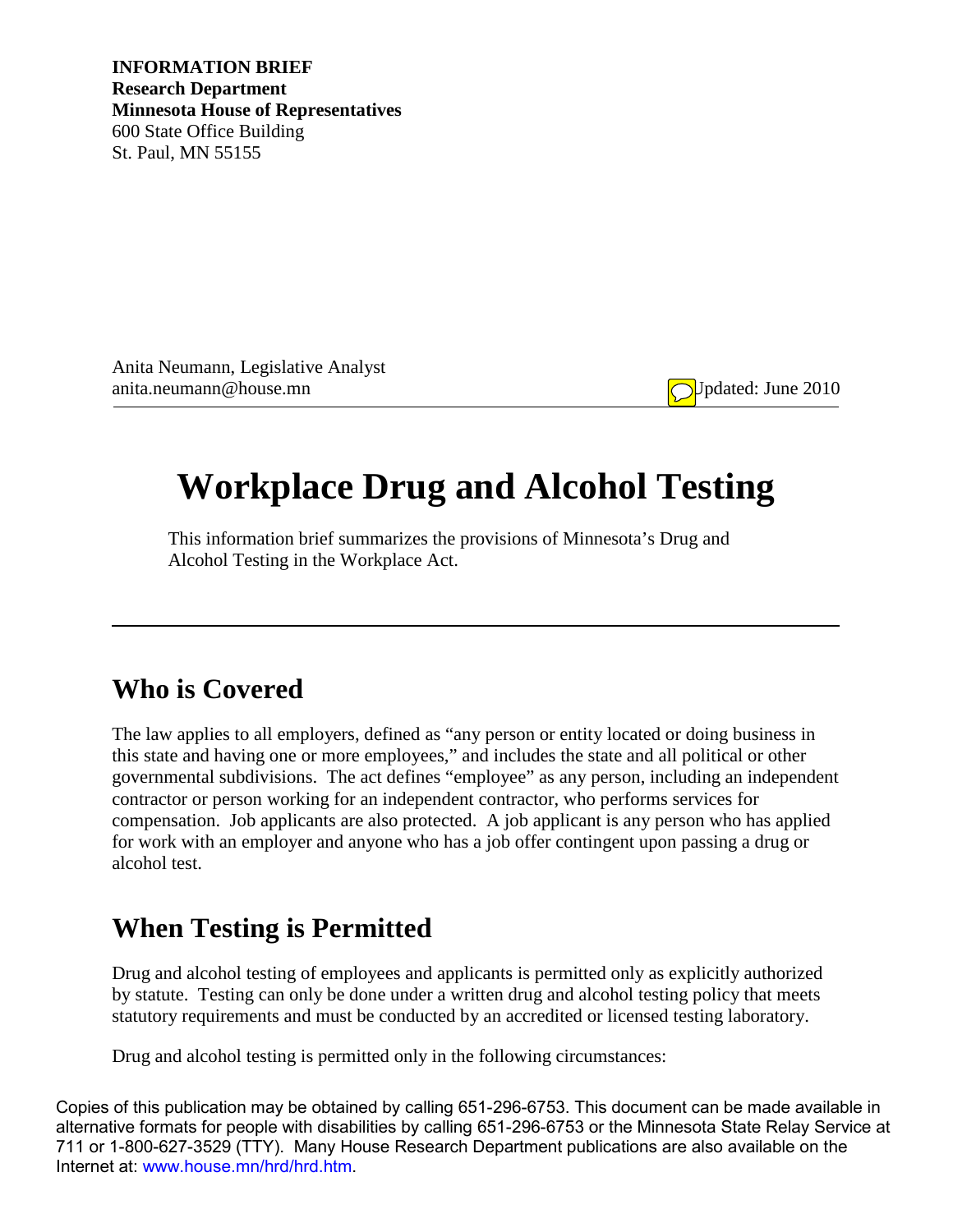- *Job applicant testing.* If a job applicant has received a conditional job offer, the employer may require or ask that applicant to undergo testing, as long as all applicants who receive conditional job offers for the same position are required or asked to undergo testing.
- *Routine physicals.* An employer may require employees to take a test as part of a routine physical offered by the employer, as long as the physical takes place no more than once a year and the employee receives at least two weeks' written notice of the testing requirement.
- *Random testing.* An employer may require employees to submit to random testing *only* if they are employed (1) in safety-sensitive positions, defined in the statute as jobs in which an impairment caused by drug or alcohol usage would threaten the safety or health of any person, or (2) are professional athletes and subject to a collective bargaining agreement permitting random testing.
- *Reasonable suspicion testing.* An employer may require an employee to take a test if there is a reasonable suspicion that the employee is under the influence of drugs or alcohol; has violated the employer's written rules on drug or alcohol use, possession, sale, or transfer while on the job, at the job site, or while operating the employer's vehicle, machinery or equipment; has sustained a personal injury or caused another employee to sustain a personal injury; has caused a work-related accident; or was operating a vehicle or other equipment involved in a work-related accident.
- *Treatment program testing.* If an employer has referred an employee to a chemical dependency treatment or evaluation program or if the employee is participating in chemical dependency treatment under the employee's benefit plan, the employer may request or require the employee to submit to testing without notice during the evaluation or treatment period and for two years after the end of any prescribed treatment.

## **Required Employer Policies**

An employer must perform the testing in accordance with a written drug and alcohol policy that meets several statutory requirements.

The policy must explain who is subject to testing under the policy and when testing may be requested or required. It must outline what disciplinary consequences may occur based on a confirmatory positive test result, the employee's right to refuse testing, the consequences of refusal, and the employee's right to explain a positive result on a confirmatory test and to take and pay for a confirmatory retest.

The employer must give written notice of the policy to all affected employees at the time they become affected. The employer must post notice in an "appropriate and conspicuous" location at the workplace, stating that the policy exists and that employees can inspect the policy during regular work hours in the employer's personnel office or other suitable locations.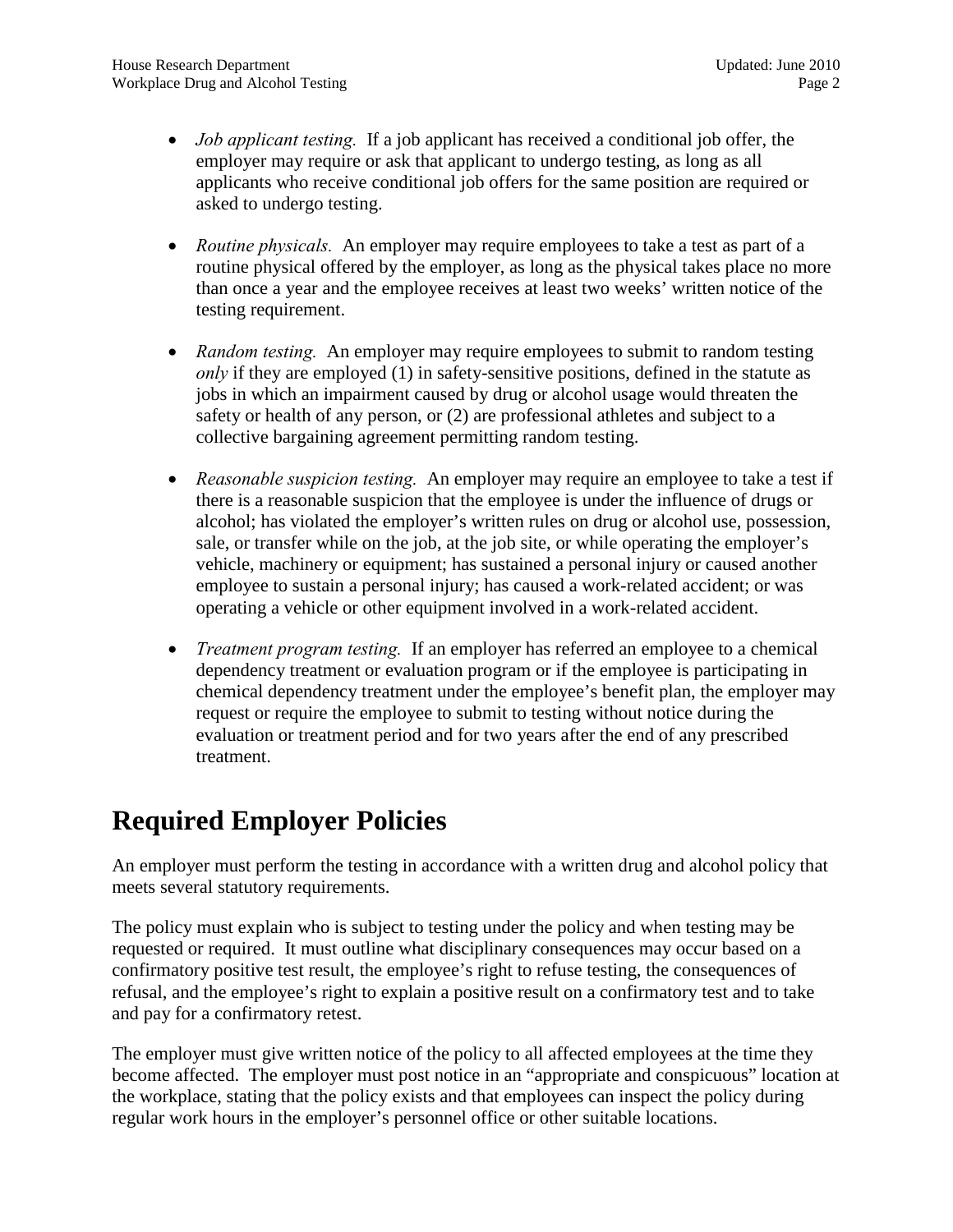# **Reliability Safeguards**

An employer must use a testing laboratory that is accredited, certified, or licensed by entities specified in law. An employer may not use a laboratory it owns and operates to test its own employees, except that a laboratory operated by a state agency may test employees of a different state agency.

If the laboratory is not certified by the National Institute on Drug Abuse it must follow chain-ofcustody requirements outlined in the statute. The minimum chain-of-custody requirements are that:

- (1) there be a traceable record of possession from the time the sample is collected through the time it arrives at the laboratory;
- (2) at all times the sample be with or visible to an authorized person, or at a secure location where it was placed by an authorized person;
- (3) the sample be accompanied by a written chain-of-custody record; and
- (4) those who handle the sample personally record their transfer of the sample to others on the chain-of-custody record.

#### **Rights of Employees and Job Applicants**

Prior to being asked to undergo a drug test, an employee or job applicant must be given a form on which to acknowledge having seen the employer's written policy.

The employee must be given written notice of a test result report within three working days of the employer's receipt of the result. The notice must inform the employee of the rights afforded to the employee after a result is received. Upon a positive result on an initial screening test, the employee must be notified of the right to explain the positive result. The employer may request that the person disclose any medications that he or she is taking or has recently taken, and any other information that might affect the reliability of the result. Upon a positive result on a confirmatory test, an employee or applicant may submit additional information to the employer or request a confirmatory retest to be paid for by the employee or applicant.

#### **Limitations on Using a Test Result**

An employer is prohibited from taking action against an employee (or withdrawing an offer of employment to an applicant) based on a positive result that has not been confirmed by a confirmatory test.

An employer may not discharge an employee based on a test result that was the first confirmatory positive result unless the employer has first offered the employee the opportunity to participate, at the employee's own expense or under the employee's benefit plan, in a drug or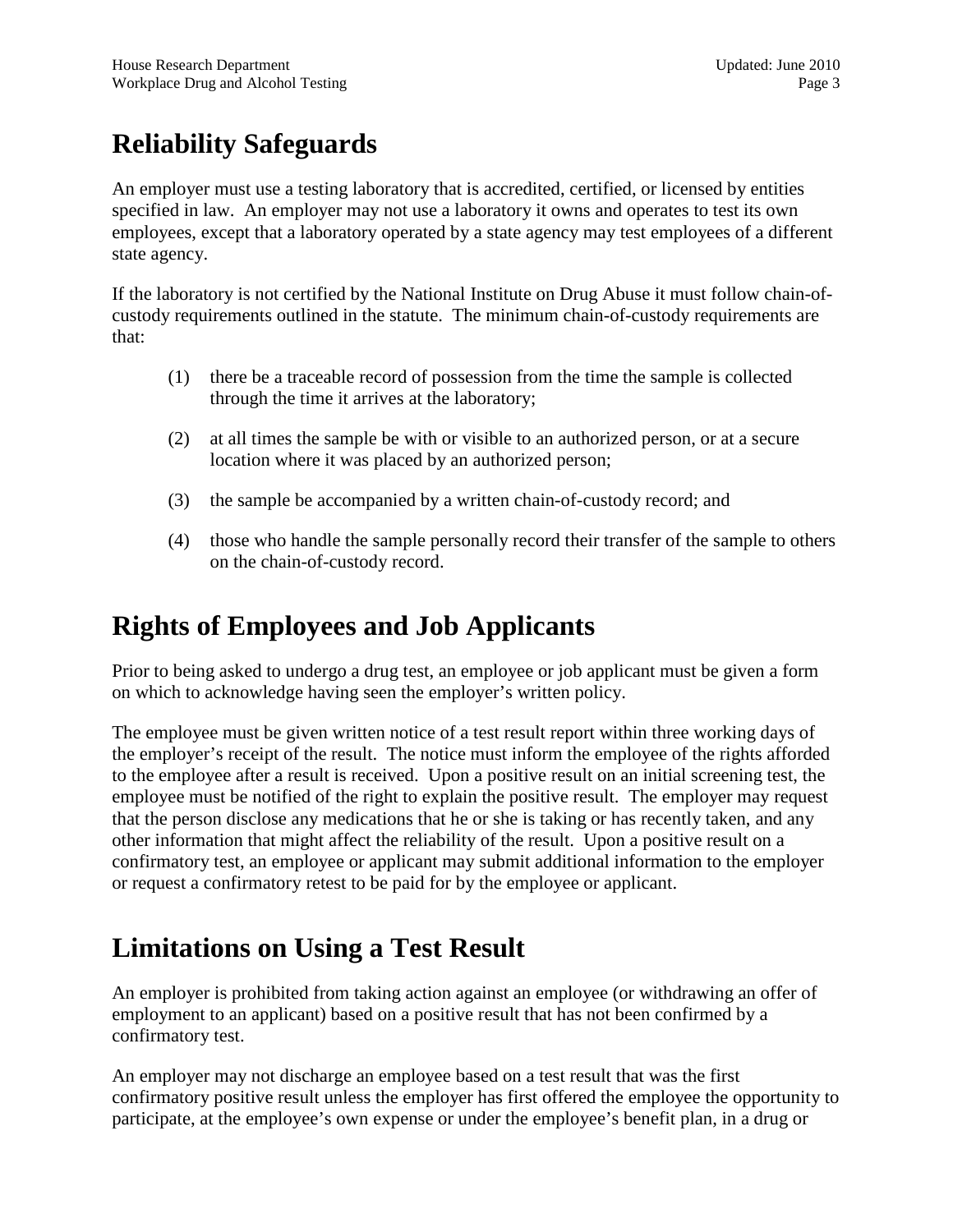alcohol treatment or counseling program, and the employee has failed to participate in the program or to complete it successfully.

If an initial test result is positive and the confirmatory test has not yet been done or a confirmatory retest has been requested, an employer may suspend or transfer an employee pending the results of the confirmatory test only if the employer reasonably believes that the suspension is necessary to protect the employee, the employee's coworkers, or the public. If the confirmatory test comes back negative (or if a confirmatory retest is negative), the employee must be reinstated with back pay.

### **Confidentiality**

A laboratory that has conducted a test on a sample may tell the employer only whether the sample contains evidence of drugs or alcohol. It is not permitted to disclose other information learned during testing.

The statute provides that test result reports, as well as other information gathered during the testing process, are confidential information and cannot be disclosed by the employer or the laboratory to any other employer or to any third-party individual, private organization, or state agency without the written consent of the employee or applicant tested.

In a few cases, exceptions are made to the general rule requiring information from testing to remain confidential. First, the information can be used in an arbitration proceeding conducted under a collective bargaining agreement, an administrative hearing, or a judicial proceeding, as long as it is relevant to the proceeding. Second, it may also be disclosed to federal agencies as required by federal law, regulation, order, or in accordance with a federal government contract. Finally, the information may be disclosed to a substance abuse treatment facility for the purposes of evaluating or treating the employee.

Positive test results from an employer drug or alcohol testing program are not admissible in any criminal proceeding against the employee or applicant.

#### **Remedies for a Violation**

An employer or laboratory that violates the statute is liable to the employee for damages. Reasonable attorney fees may be awarded if the employer knowingly or recklessly violated the law. In addition to damages, the employee may be entitled to an injunction ordering an employer or laboratory not to commit any act in violation of the statute. Finally, the employee may also be entitled to other equitable relief, including reinstatement to the job with back pay.